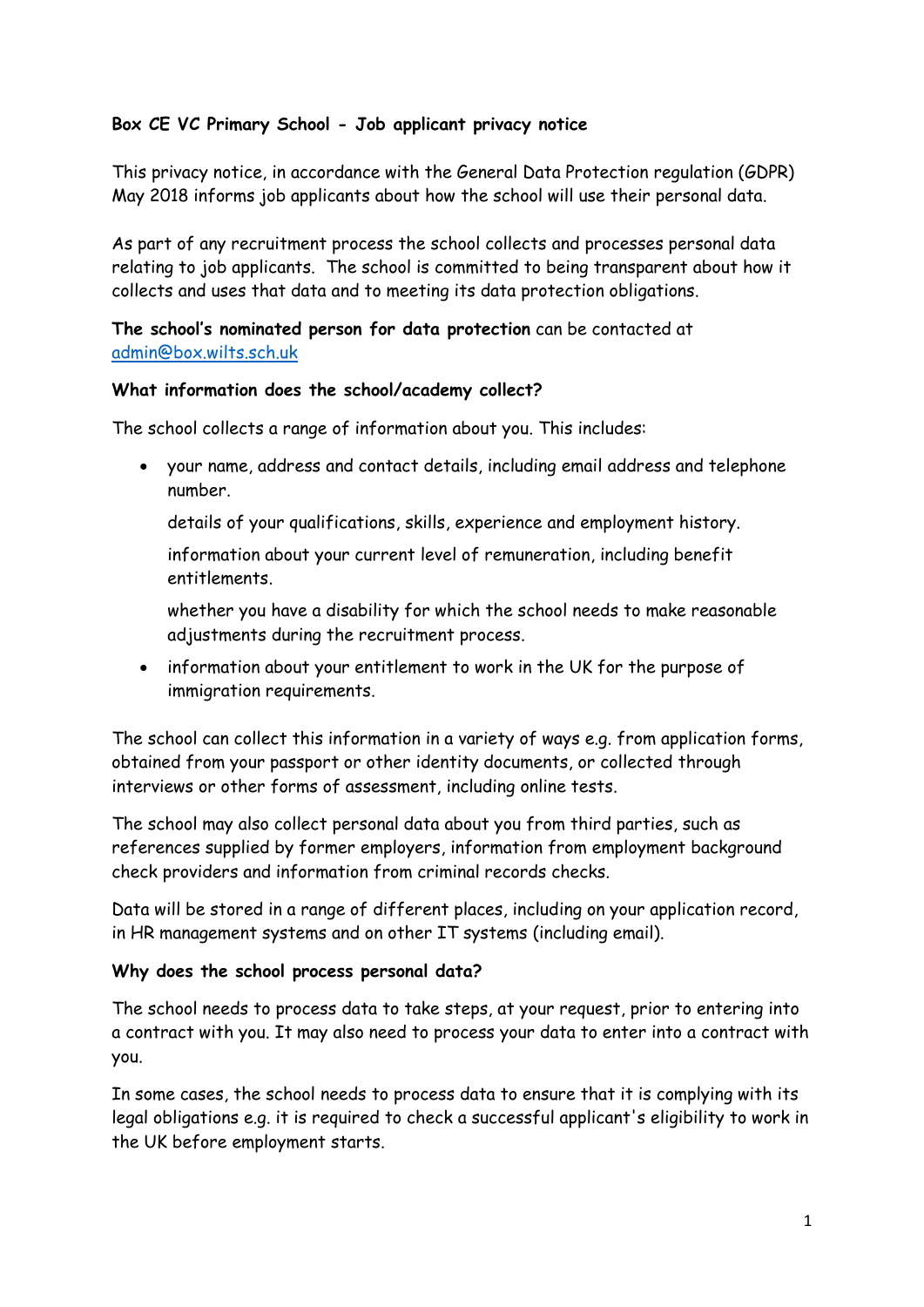Processing personal data from job applicants and keeping records of the process allows the school to deliver a service, manage the recruitment process, assess and confirm a candidate's suitability for employment and decide to whom to offer a job. The school may also need to process data from job applicants to respond to and defend against legal claims.

The school may process special categories of data, such as information about ethnic origin, sexual orientation or religion or belief, to monitor recruitment statistics for equality monitoring purposes. It also collects information about whether applicants are disabled to make reasonable adjustments for candidates who have a disability. The school processes such information to carry out its obligations and exercise specific rights in relation to employment.

The school is obliged to seek information about criminal convictions and offences because it is necessary for it to carry out its obligations and exercise specific rights in relation to employment and to undertake our safeguarding role for the protection of children.

If your application is successful, the school will retain the information provided on this form on your file. If your application is unsuccessful, all documentation relating to your application will normally be confidentially destroyed after six months.

### **Who has access to data?**

Your information may be shared internally for the purposes of the recruitment exercise. This includes HR and interviewers involved in the recruitment process.

The school will share your data with former employers and referees to obtain references prior to interview or before an offer of employment is made. The school will not share your data with other third parties unless your application for employment is successful and it makes you an offer of employment. If successful, the school will then share your data with employment background check providers to obtain necessary background checks for example the Disclosure and Barring Service to obtain necessary criminal records checks.

For applicants who require permission to work in the United Kingdom the school may need to share personal data with legal advisers and the Home Office to make sure it complies with immigration requirements.

We may supply a reference to a prospective employer in response to an official reference request.

#### **How does the school protect data?**

The school takes the security of your data seriously. It has internal policies and controls in place to ensure that your data is not lost, accidentally destroyed, misused or disclosed, and is not accessed except by our employees in the proper performance of their duties.